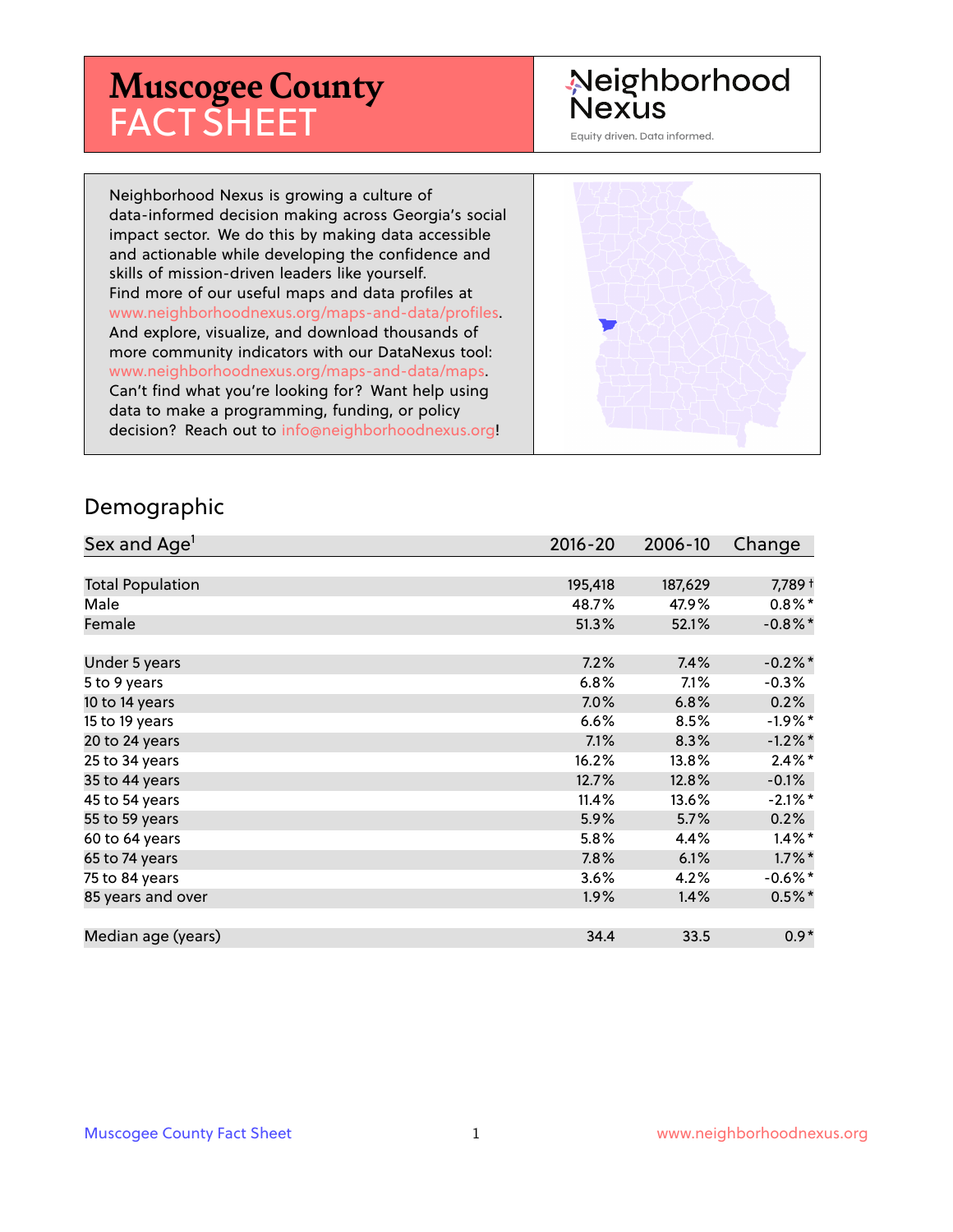# Demographic, continued...

| Race <sup>2</sup>                                            | $2016 - 20$ | 2006-10 | Change     |
|--------------------------------------------------------------|-------------|---------|------------|
| <b>Total population</b>                                      | 195,418     | 187,629 | 7,789 +    |
| One race                                                     | 94.7%       | 97.4%   | $-2.7%$ *  |
| White                                                        | 42.5%       | 47.3%   | $-4.8\%$ * |
| <b>Black or African American</b>                             | 46.5%       | 45.3%   | $1.2\%$ *  |
| American Indian and Alaska Native                            | 0.3%        | 0.3%    | $-0.0%$    |
| Asian                                                        | 2.5%        | 2.1%    | $0.3\%$ *  |
| Native Hawaiian and Other Pacific Islander                   | 0.1%        | 0.2%    | $-0.1%$    |
| Some other race                                              | 2.9%        | 2.2%    | $0.6\%$ *  |
| Two or more races                                            | 5.3%        | 2.6%    | $2.7\%$ *  |
| Race alone or in combination with other race(s) <sup>3</sup> | $2016 - 20$ | 2006-10 | Change     |
| Total population                                             | 195,418     | 187,629 | 7,789 +    |
| White                                                        | 46.8%       | 49.3%   | $-2.5%$ *  |
| <b>Black or African American</b>                             | 49.1%       | 46.7%   | $2.4\%$ *  |
| American Indian and Alaska Native                            | 1.0%        | 0.9%    | 0.0%       |
| Asian                                                        | 3.9%        | 2.8%    | $1.1\%$ *  |
| Native Hawaiian and Other Pacific Islander                   | 0.4%        | 0.3%    | $0.1\%$ *  |
| Some other race                                              | 4.5%        | 2.8%    | $1.7\%$ *  |
| Hispanic or Latino and Race <sup>4</sup>                     | $2016 - 20$ | 2006-10 | Change     |
| Total population                                             | 195,418     | 187,629 | 7,789 +    |
| Hispanic or Latino (of any race)                             | 7.7%        | 6.0%    | $1.7%$ †   |
| Not Hispanic or Latino                                       | 92.3%       | 94.0%   | $-1.7%$ +  |
| White alone                                                  | 39.8%       | 44.6%   | $-4.8\%$ * |
| Black or African American alone                              | 45.6%       | 44.7%   | $1.0\%$ *  |
| American Indian and Alaska Native alone                      | 0.3%        | 0.3%    | 0.0%       |
| Asian alone                                                  | 2.5%        | 2.1%    | $0.4\%$ *  |
| Native Hawaiian and Other Pacific Islander alone             | 0.1%        | 0.2%    | $-0.0%$    |
| Some other race alone                                        | 0.2%        | 0.1%    | $0.0\%$    |
| Two or more races                                            | 3.7%        | 2.0%    | $1.8\%$ *  |
| U.S. Citizenship Status <sup>5</sup>                         | $2016 - 20$ | 2006-10 | Change     |
| Foreign-born population                                      | 10,111      | 9,116   | 995        |
| Naturalized U.S. citizen                                     | 55.6%       | 50.9%   | 4.6%*      |
| Not a U.S. citizen                                           | 44.4%       | 49.1%   | $-4.6%$    |
| Citizen, Voting Age Population <sup>6</sup>                  | $2016 - 20$ | 2006-10 | Change     |
|                                                              |             |         |            |
| Citizen, 18 and over population                              | 143,164     | 135,227 | 7,937*     |
| Male                                                         | 47.8%       | 47.1%   | $0.7\%$ *  |
| Female                                                       | 52.2%       | 52.9%   | $-0.7%$ *  |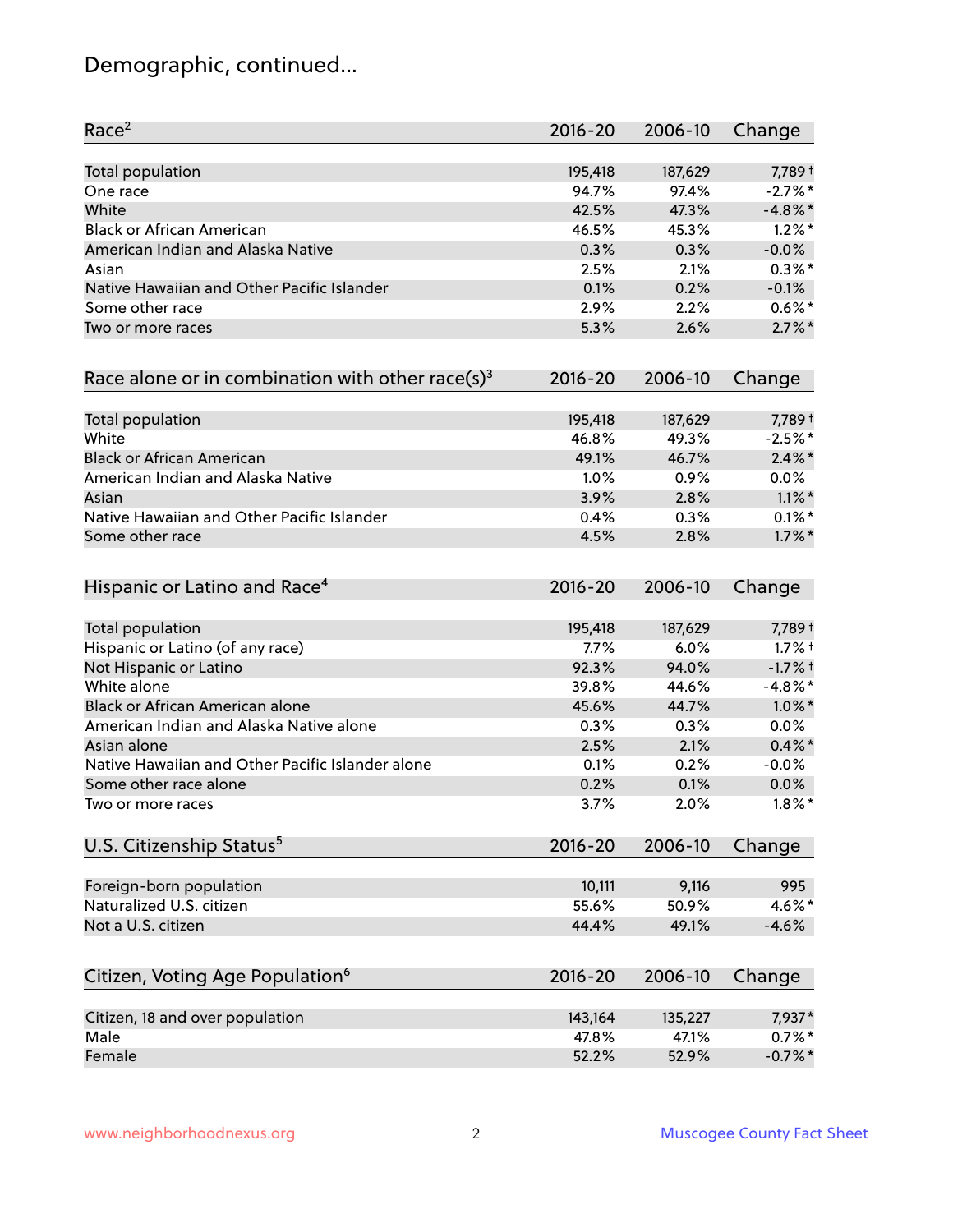#### Economic

| Income <sup>7</sup>                                 | $2016 - 20$ | 2006-10 | Change     |
|-----------------------------------------------------|-------------|---------|------------|
|                                                     |             |         |            |
| All households                                      | 73,648      | 72,124  | 1,524      |
| Less than \$10,000                                  | 10.7%       | 10.6%   | 0.1%       |
| \$10,000 to \$14,999                                | 5.4%        | 7.2%    | $-1.8\%$ * |
| \$15,000 to \$24,999                                | 11.1%       | 12.9%   | $-1.8\%$ * |
| \$25,000 to \$34,999                                | 11.6%       | 12.4%   | $-0.8%$    |
| \$35,000 to \$49,999                                | 13.2%       | 15.2%   | $-2.0\%$ * |
| \$50,000 to \$74,999                                | 17.2%       | 18.4%   | $-1.3%$    |
| \$75,000 to \$99,999                                | 11.4%       | 10.2%   | $1.3\%$ *  |
| \$100,000 to \$149,999                              | 11.6%       | 8.4%    | $3.2\%$ *  |
| \$150,000 to \$199,999                              | 3.8%        | 2.4%    | $1.4\%$ *  |
| \$200,000 or more                                   | 3.9%        | 2.3%    | $1.7\%$ *  |
| Median household income (dollars)                   | 47,418      | 41,331  | 6,087*     |
| Mean household income (dollars)                     | 66,950      | 56,424  | 10,526*    |
| With earnings                                       | 73.5%       | 78.2%   | $-4.7%$ *  |
| Mean earnings (dollars)                             | 69,194      | 55,875  | 13,319*    |
| <b>With Social Security</b>                         | 29.7%       | 27.4%   | $2.4\%$ *  |
| Mean Social Security income (dollars)               | 16,989      | 13,590  | 3,399*     |
| With retirement income                              | 20.7%       | 20.5%   | 0.2%       |
| Mean retirement income (dollars)                    | 24,665      | 20,652  | $4,013*$   |
| With Supplemental Security Income                   | $7.5\%$     | 4.9%    | $2.6\%$ *  |
| Mean Supplemental Security Income (dollars)         | 9,168       | 7,631   | 1,536*     |
| With cash public assistance income                  | 1.5%        | 1.8%    | $-0.3%$    |
| Mean cash public assistance income (dollars)        | 2,396       | 2,290   | 107        |
| With Food Stamp/SNAP benefits in the past 12 months | 16.8%       | 15.1%   | $1.8\%$ *  |
|                                                     |             |         |            |
| Families                                            | 44,873      | 46,802  | $-1,929*$  |
| Less than \$10,000                                  | 6.6%        | 7.6%    | $-1.0%$    |
| \$10,000 to \$14,999                                | 3.4%        | 4.5%    | $-1.1\%$ * |
| \$15,000 to \$24,999                                | 8.5%        | 10.2%   | $-1.6\%$ * |
| \$25,000 to \$34,999                                | 9.7%        | 11.2%   | $-1.5%$ *  |
| \$35,000 to \$49,999                                | 12.5%       | 15.7%   | $-3.2\%$ * |
| \$50,000 to \$74,999                                | 17.4%       | 20.2%   | $-2.8\%$ * |
| \$75,000 to \$99,999                                | 15.1%       | 12.4%   | $2.7\%$ *  |
| \$100,000 to \$149,999                              | 15.6%       | 11.3%   | $4.2\%$ *  |
| \$150,000 to \$199,999                              | 5.2%        | 3.5%    | $1.7\%$ *  |
| \$200,000 or more                                   | 5.9%        | 3.3%    | $2.6\%$ *  |
| Median family income (dollars)                      | 63,709      | 50,771  | 12,938*    |
| Mean family income (dollars)                        | 82,073      | 67,603  | 14,469*    |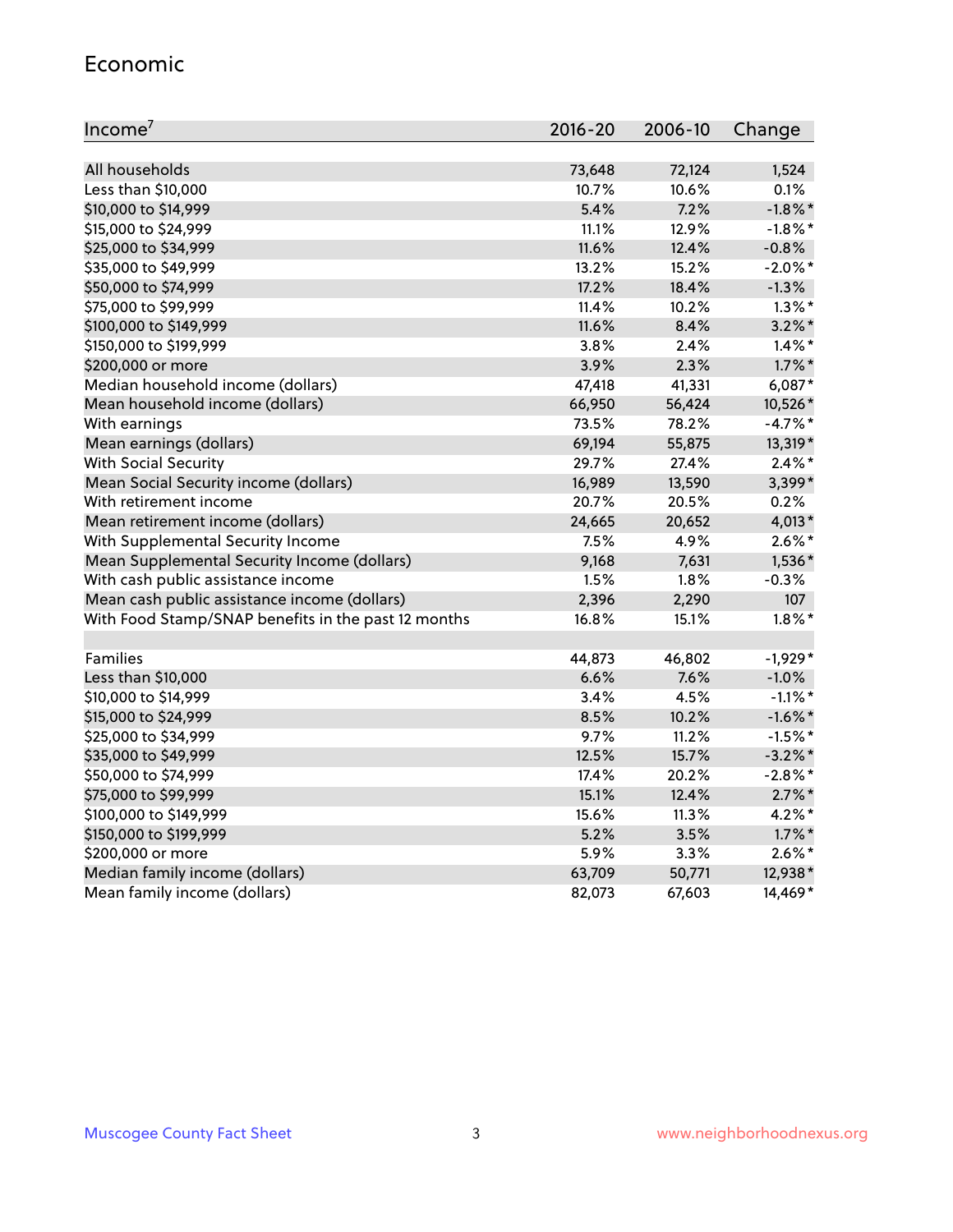#### Economic, continued...

| Income, continued <sup>8</sup>                                        | $2016 - 20$ | 2006-10 | Change     |
|-----------------------------------------------------------------------|-------------|---------|------------|
|                                                                       |             |         |            |
| Nonfamily households                                                  | 28,775      | 25,322  | $3,453*$   |
| Median nonfamily income (dollars)                                     | 29,351      | 25,707  | $3,644*$   |
| Mean nonfamily income (dollars)                                       | 40,767      | 33,832  | $6,934*$   |
| Median earnings for workers (dollars)                                 | 30,788      | 25,486  | 5,302*     |
| Median earnings for male full-time, year-round workers<br>(dollars)   | 47,793      | 37,618  | 10,175*    |
| Median earnings for female full-time, year-round workers<br>(dollars) | 35,957      | 31,430  | $4,527*$   |
| Per capita income (dollars)                                           | 26,709      | 22,514  | 4,195*     |
| Families and People Below Poverty Level <sup>9</sup>                  | 2016-20     | 2006-10 | Change     |
|                                                                       |             |         |            |
| <b>All families</b>                                                   | 15.0%       | 14.8%   | 0.2%       |
| With related children under 18 years                                  | 22.3%       | 22.9%   | $-0.6%$    |
| With related children under 5 years only                              | 17.1%       | 29.0%   | $-11.9%$ * |
| Married couple families                                               | 7.0%        | 4.3%    | $2.8\%$ *  |
| With related children under 18 years                                  | 8.2%        | 5.7%    | $2.5%$ *   |
| With related children under 5 years only                              | 5.6%        | 8.2%    | $-2.6%$    |
| Families with female householder, no husband present                  | 29.8%       | 34.2%   | $-4.4\%$ * |
| With related children under 18 years                                  | 38.0%       | 42.0%   | $-4.0\%$ * |
| With related children under 5 years only                              | 30.4%       | 52.3%   | $-21.9%$ * |
| All people                                                            | 20.0%       | 18.2%   | $1.8\%$ *  |
| Under 18 years                                                        | 28.9%       | 26.3%   | $2.6\%$ *  |
| Related children under 18 years                                       | 28.7%       | 25.9%   | $2.8\%$ *  |
| Related children under 5 years                                        | 35.0%       | 31.0%   | 4.0%       |
| Related children 5 to 17 years                                        | 26.1%       | 23.8%   | 2.3%       |
| 18 years and over                                                     | 17.0%       | 15.2%   | $1.8\%$ *  |
| 18 to 64 years                                                        | 17.5%       | 15.7%   | $1.8\%$ *  |
| 65 years and over                                                     | 14.9%       | 13.0%   | 1.9%       |
| People in families                                                    | 17.3%       | 16.0%   | 1.3%       |
| Unrelated individuals 15 years and over                               | 30.6%       | 27.9%   | 2.7%       |
|                                                                       |             |         |            |
| Non-Hispanic white people                                             | 12.9%       | 10.2%   | $2.8\%$ *  |
| Black or African-American people                                      | 26.8%       | 26.3%   | 0.5%       |
| Asian people                                                          | 10.9%       | 6.2%    | 4.7%*      |
| Hispanic or Latino people                                             | 19.1%       | 21.1%   | $-2.1%$    |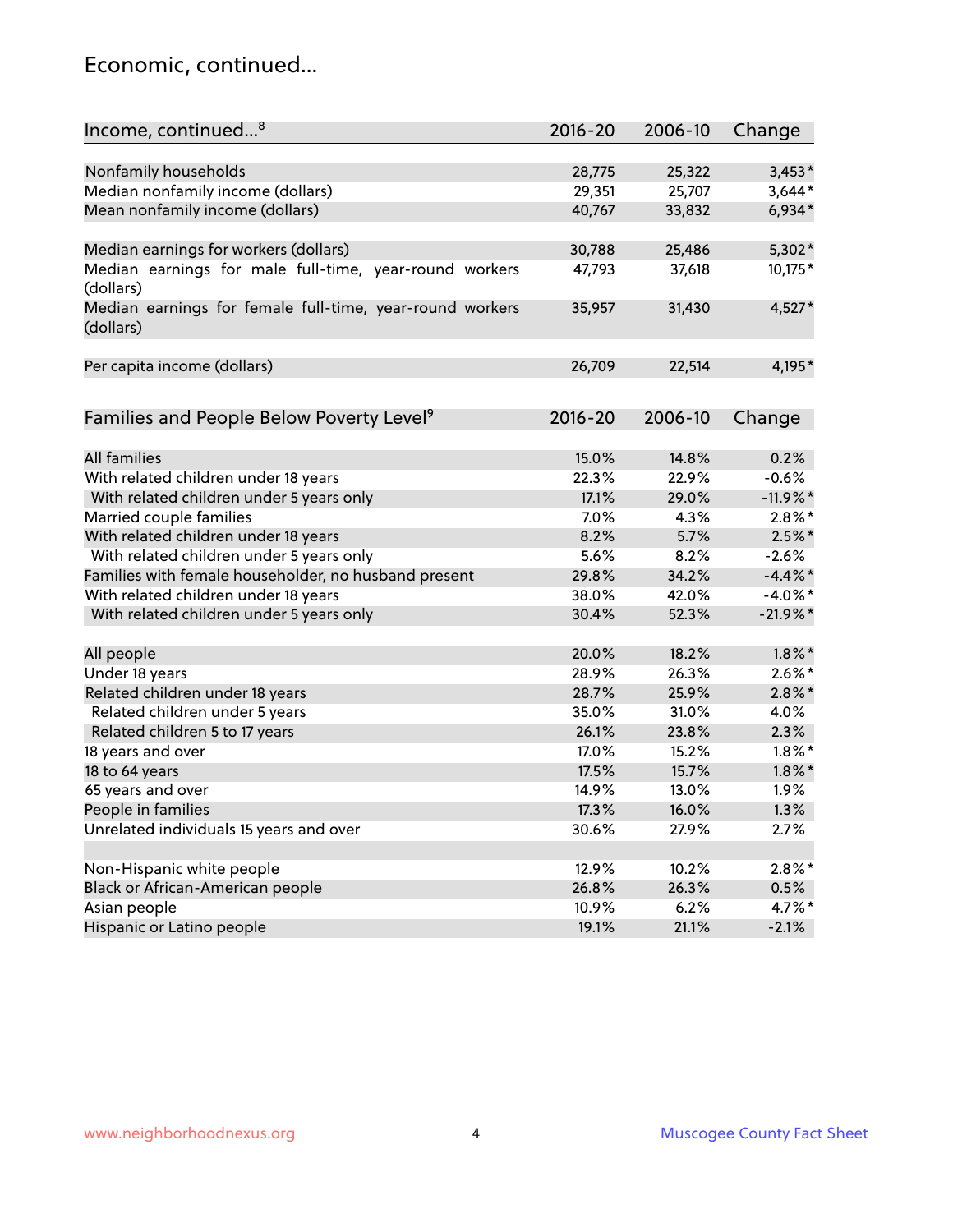# Employment

| Employment Status <sup>10</sup>                                                               | 2010        | 2020    | Change     |
|-----------------------------------------------------------------------------------------------|-------------|---------|------------|
| In Labor Force                                                                                | 77,258      | 81,718  | 81,718     |
| <b>Unemployment Rate</b>                                                                      | 7.8%        | 10.1%   | $-2.3%$    |
| Industry <sup>11</sup>                                                                        | $2016 - 20$ | 2006-10 | Change     |
| Civilian employed population 16 years and over                                                | 78,784      | 75,065  | $3,719*$   |
| Agriculture, forestry, fishing and hunting, and mining                                        | 0.4%        | 0.4%    | 0.0%       |
| Construction                                                                                  | 4.6%        | 5.2%    | $-0.7%$    |
| Manufacturing                                                                                 | 9.8%        | 9.0%    | 0.8%       |
| Wholesale trade                                                                               | 1.4%        | 1.8%    | $-0.5%$    |
| Retail trade                                                                                  | 11.6%       | 11.9%   | $-0.3%$    |
| Transportation and warehousing, and utilities                                                 | 4.4%        | 3.8%    | 0.6%       |
| Information                                                                                   | 1.7%        | 1.9%    | $-0.2%$    |
| Finance and insurance, and real estate and rental and leasing                                 | 11.1%       | 12.8%   | $-1.7\%$ * |
| Professional, scientific, and management, and administrative<br>and waste management services | 9.2%        | 7.5%    | $1.7\%$ *  |
| Educational services, and health care and social assistance                                   | 23.9%       | 22.8%   | 1.1%       |
| Arts, entertainment, and recreation, and accommodation and<br>food services                   | 11.3%       | 10.8%   | 0.4%       |
| Other services, except public administration                                                  | 4.5%        | 5.4%    | $-0.9%$    |
| <b>Public administration</b>                                                                  | 6.2%        | 6.6%    | $-0.4%$    |
| Occupation <sup>12</sup>                                                                      | $2016 - 20$ | 2006-10 | Change     |
|                                                                                               |             |         |            |
| Civilian employed population 16 years and over                                                | 78,784      | 75,065  | $3,719*$   |
| Management, business, science, and arts occupations                                           | 34.2%       | 34.1%   | 0.1%       |
| Service occupations                                                                           | 19.1%       | 19.9%   | $-0.7%$    |
| Sales and office occupations                                                                  | 24.8%       | 27.0%   | $-2.2%$ *  |
| Natural<br>construction,<br>and<br>maintenance<br>resources,<br>occupations                   | 7.1%        | 7.6%    | $-0.5%$    |
| Production, transportation, and material moving occupations                                   | 14.8%       | 11.4%   | $3.3\%$ *  |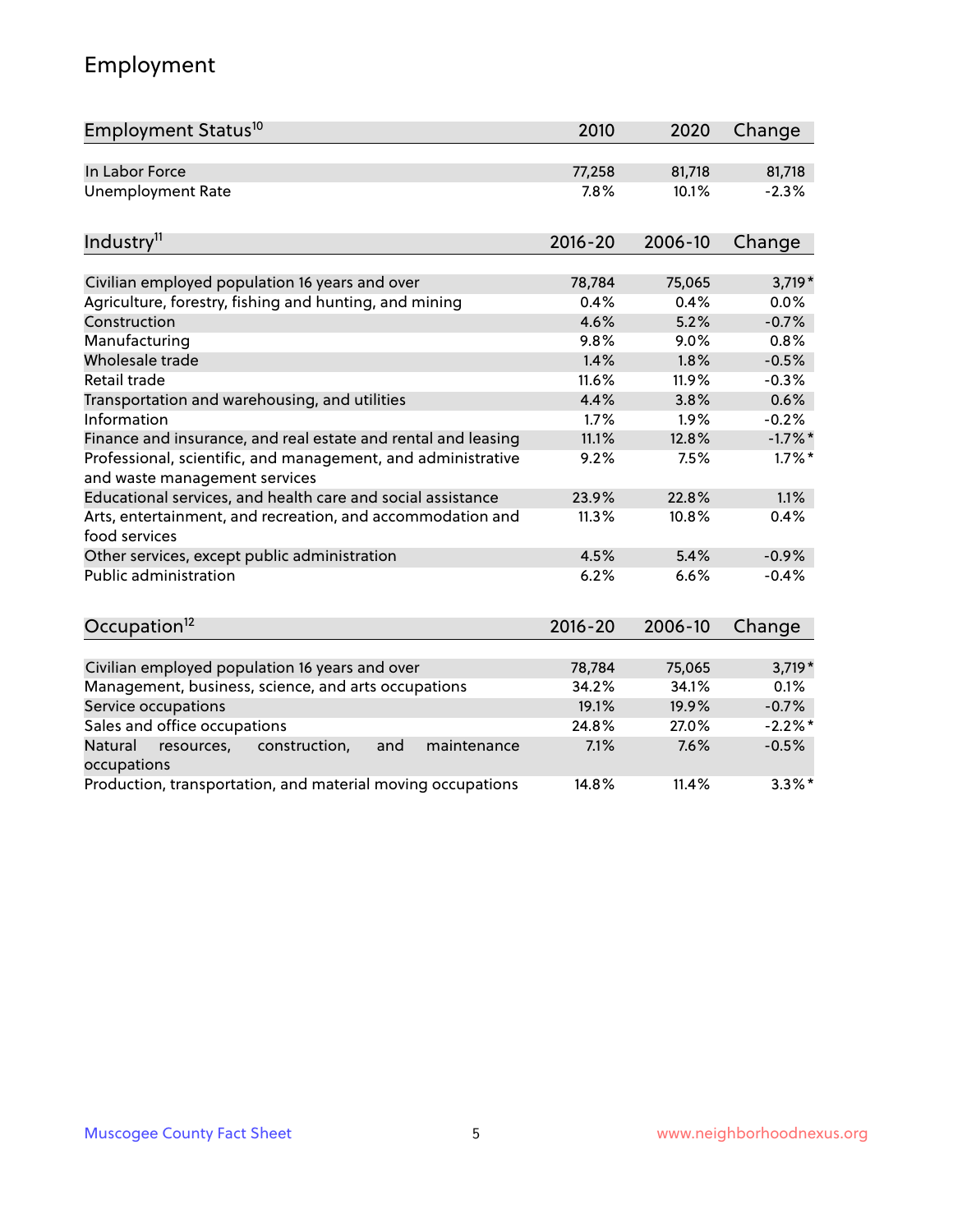# Employment, continued...

| Class of Worker <sup>13</sup>                          | $2016 - 20$ | 2006-10 | Change    |
|--------------------------------------------------------|-------------|---------|-----------|
| Civilian employed population 16 years and over         | 78,784      | 75,065  | $3,719*$  |
| Private wage and salary workers                        | 76.4%       | 75.3%   | 1.0%      |
| Government workers                                     | 19.2%       | 19.4%   | $-0.3%$   |
| Self-employed in own not incorporated business workers | 4.3%        | 5.2%    | $-0.9%$ * |
| Unpaid family workers                                  | 0.1%        | 0.1%    | 0.1%      |
| Job Flows <sup>14</sup>                                | 2019        | 2010    | Change    |
|                                                        |             |         |           |
| Total Jobs in county                                   | 84,757      | 84,882  | $-125$    |
| Held by residents of county                            | 51.2%       | 53.5%   | $-2.3%$   |
| Held by non-residents of county                        | 48.8%       | 46.5%   | 2.3%      |
| Jobs by Industry Sector <sup>15</sup>                  | 2019        | 2010    | Change    |
| Total Jobs in county                                   | 84,757      | 84,882  | $-125$    |
| Goods Producing sectors                                | 12.3%       | 11.5%   | 0.8%      |
| Trade, Transportation, and Utilities sectors           | 14.5%       | 15.9%   | $-1.4%$   |
| All Other Services sectors                             | 73.2%       | 72.6%   | 0.6%      |
|                                                        |             |         |           |
| Total Jobs in county held by county residents          | 43,383      | 45,397  | $-2,014$  |
| <b>Goods Producing sectors</b>                         | 11.8%       | 10.6%   | 1.2%      |
| Trade, Transportation, and Utilities sectors           | 12.0%       | 11.7%   | 0.3%      |
| All Other Services sectors                             | 76.2%       | 77.7%   | $-1.4%$   |
| Jobs by Earnings <sup>16</sup>                         | 2019        | 2010    | Change    |
|                                                        |             |         |           |
| Total Jobs in county                                   | 84,757      | 84,882  | $-125$    |
| Jobs with earnings \$1250/month or less                | 25.1%       | 26.1%   | $-1.0%$   |
| Jobs with earnings \$1251/month to \$3333/month        | 38.6%       | 42.3%   | $-3.8%$   |
| Jobs with earnings greater than \$3333/month           | 36.3%       | 31.5%   | 4.7%      |
| Total Jobs in county held by county residents          | 43,383      | 45,397  | $-2,014$  |
| Jobs with earnings \$1250/month or less                | 25.5%       | 26.8%   | $-1.3%$   |
| Jobs with earnings \$1251/month to \$3333/month        | 40.9%       | 43.5%   | $-2.5%$   |
| Jobs with earnings greater than \$3333/month           | 33.6%       | 29.8%   | 3.8%      |
| Jobs by Age of Worker <sup>17</sup>                    | 2019        | 2010    | Change    |
|                                                        |             |         |           |
| Total Jobs in county                                   | 84,757      | 84,882  | $-125$    |
| Jobs with workers age 29 or younger                    | 23.5%       | 22.7%   | 0.8%      |
| Jobs with workers age 30 to 54                         | 53.8%       | 59.7%   | $-5.9%$   |
| Jobs with workers age 55 or older                      | 22.7%       | 17.5%   | 5.1%      |
|                                                        |             |         |           |
| Total Jobs in county held by county residents          | 43,383      | 45,397  | $-2,014$  |
| Jobs with workers age 29 or younger                    | 22.9%       | 22.0%   | 0.9%      |
| Jobs with workers age 30 to 54                         | 54.1%       | 59.5%   | $-5.3%$   |
| Jobs with workers age 55 or older                      | 23.0%       | 18.6%   | 4.4%      |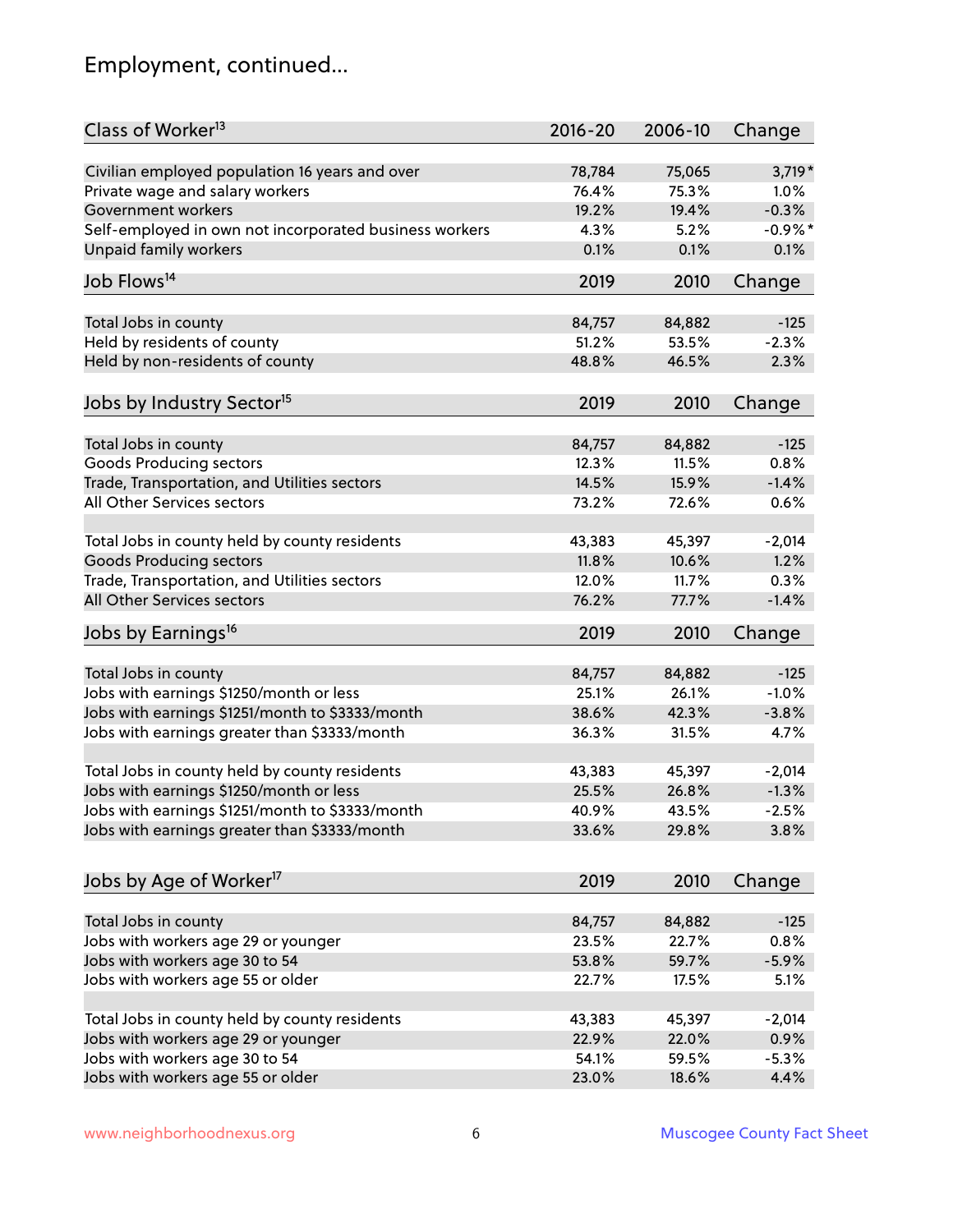#### Education

| Early Learning <sup>18</sup>                        |             |         | 2022       |
|-----------------------------------------------------|-------------|---------|------------|
| Licensed Capacity of Early Learning Centers         |             |         | 7,984      |
| Licenced capacity per 1,000 children ages 0-4       |             |         | 580.9      |
| School Enrollment <sup>19</sup>                     | 2022        | 2010    | Change     |
|                                                     |             |         |            |
| <b>Enrolled in Public School</b>                    | 30,085      | 32,458  | $-2,373$   |
| White                                               | 21.1%       | 30.9%   | $-9.8%$    |
| <b>Black or African-American</b>                    | 57.2%       | 57.6%   | $-0.4%$    |
| Asian                                               | 2.8%        | 2.0%    | 0.8%       |
| Native American                                     | 0.2%        | 0.2%    | $-0.1%$    |
| Pacific Islander                                    | 0.2%        | 0.0%    | 0.0%       |
| <b>Biracial or Multi-Racial</b>                     | 6.7%        | 9.2%    | $-2.5%$    |
| Hispanic or Latino                                  | 11.9%       | 0.0%    | 11.9%      |
| Georgia Milestones: 3rd Grade Reading <sup>20</sup> |             |         | 2019       |
|                                                     |             |         |            |
| Number of Students Tested                           |             |         | 2,459      |
| Proficient or Distinguished                         |             |         | 34.4%      |
| Georgia Milestones: 8th Grade Math <sup>21</sup>    |             |         | 2019       |
| Number of Students Tested                           |             |         | 2,230      |
| Proficient or Distinguished                         |             |         | 35.9%      |
|                                                     |             |         |            |
| Graduation Rates <sup>22</sup>                      | 2021        | 2012    | Change     |
|                                                     |             |         |            |
| Cohort                                              | 1,977       | 2,669   | $-692$     |
| <b>High School Graduation Rate</b>                  | 91.1%       | 67.5%   | 23.6%      |
| Educational Attainment <sup>23</sup>                | $2016 - 20$ | 2006-10 | Change     |
|                                                     |             |         |            |
| Population 25 years and over                        | 127,636     | 116,071 | 11,565*    |
| Less than 9th grade                                 | 3.5%        | 5.2%    | $-1.6%$ *  |
| 9th to 12th grade, no diploma                       | 8.3%        | 11.0%   | $-2.7\%$ * |
| High school graduate (includes equivalency)         | 26.5%       | 29.4%   | $-3.0\%$ * |
| Some college, no degree                             | 25.0%       | 25.3%   | $-0.3%$    |
| Associate's degree                                  | 9.2%        | 7.5%    | $1.7\%$ *  |
| Bachelor's degree                                   | 16.4%       | 13.4%   | $3.0\%$ *  |
| Graduate or professional degree                     | 11.1%       | 8.3%    | $2.8\%$ *  |
| Percent high school graduate or higher              | 88.1%       | 83.8%   | $4.3\%$ *  |
| Percent bachelor's degree or higher                 | 27.5%       | 21.6%   | 5.9%*      |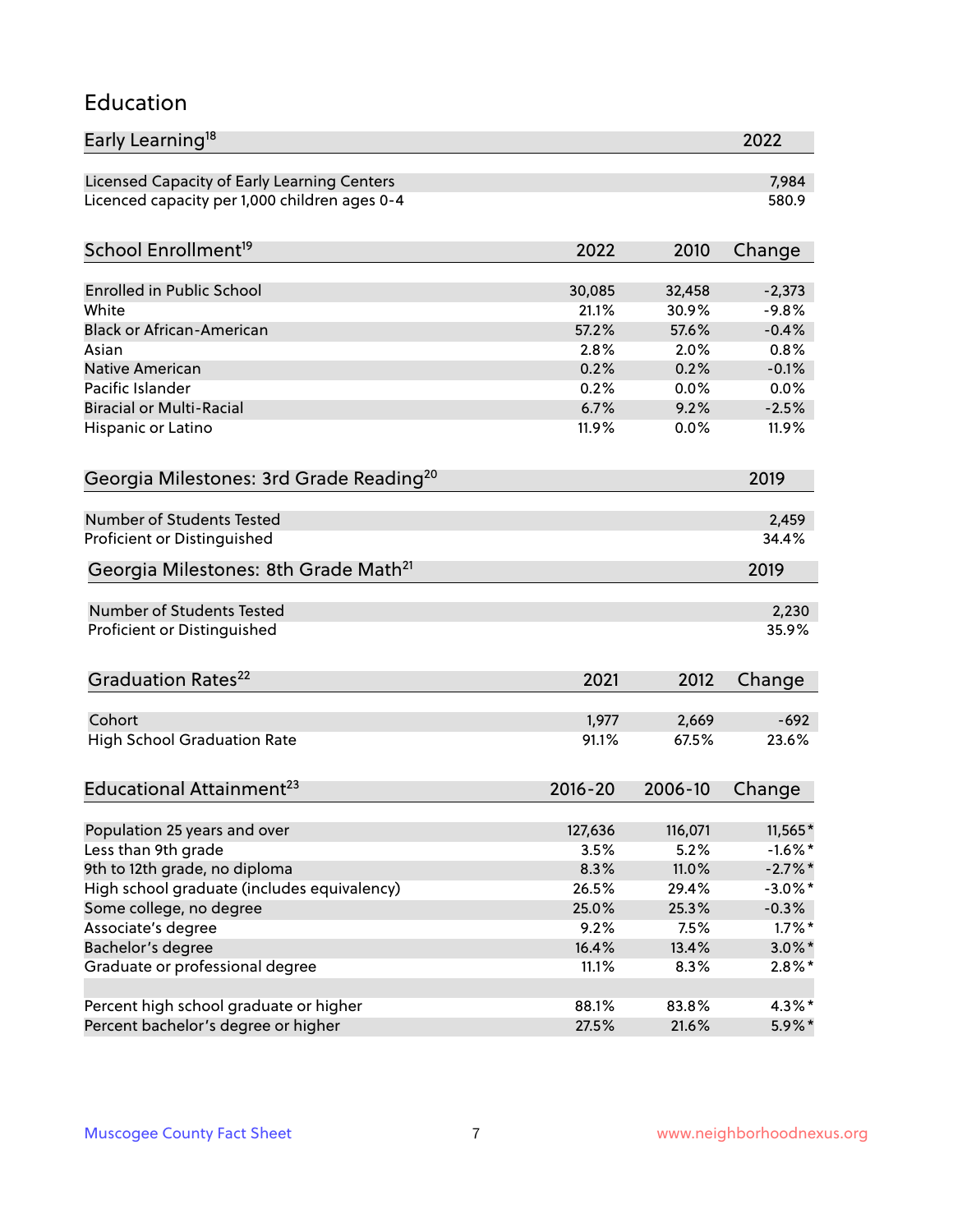#### Housing

| Households by Type <sup>24</sup>                     | 2016-20     | 2006-10 | Change               |
|------------------------------------------------------|-------------|---------|----------------------|
|                                                      |             |         |                      |
| Total households                                     | 73,648      | 72,124  | 1,524                |
| Family households (families)                         | 60.9%       | 64.9%   | $-4.0\%$ *           |
| With own children under 18 years                     | 27.4%       | 31.5%   | $-4.2%$              |
| Married-couple family                                | 37.7%       | 39.2%   | $-1.5%$              |
| With own children of the householder under 18 years  | 14.7%       | 15.8%   | $-1.1%$              |
| Male householder, no wife present, family            | 4.3%        | 4.1%    | 0.2%                 |
| With own children of the householder under 18 years  | 1.8%        | 1.9%    | $-0.1%$              |
| Female householder, no husband present, family       | 18.9%       | 21.6%   | $-2.6\%$ *           |
| With own children of the householder under 18 years  | 10.8%       | 13.9%   | $-3.0\%$ *           |
| Nonfamily households                                 | 39.1%       | 35.1%   | 4.0%*                |
| Householder living alone                             | 34.2%       | 30.6%   | $3.6\%$ *            |
| 65 years and over                                    | 11.8%       | 10.4%   | $1.4\%$ <sup>*</sup> |
|                                                      |             |         |                      |
| Households with one or more people under 18 years    | 30.9%       | 35.7%   | $-4.9%$              |
| Households with one or more people 65 years and over | 26.2%       | 22.8%   | $3.4\%$ *            |
| Average household size                               | 2.56        | 2.39    | $0.17*$              |
| Average family size                                  | 3.33        | 2.98    | $0.35*$              |
|                                                      |             |         |                      |
| Housing Occupancy <sup>25</sup>                      | $2016 - 20$ | 2006-10 | Change               |
|                                                      |             |         |                      |
| Total housing units                                  | 85,012      | 82,213  | 2,799*               |
| Occupied housing units                               | 86.6%       | 87.7%   | $-1.1%$              |
| Vacant housing units                                 | 13.4%       | 12.3%   | 1.1%                 |
| Homeowner vacancy rate                               | 2.0         | 3.2     | $-1.2*$              |
| Rental vacancy rate                                  | 5.6         | 12.1    | $-6.6*$              |
|                                                      |             |         |                      |
| Units in Structure <sup>26</sup>                     | $2016 - 20$ | 2006-10 | Change               |
| Total housing units                                  | 85,012      | 82,213  | $2,799*$             |
| 1-unit, detached                                     | 65.6%       | 66.7%   | $-1.1%$              |
|                                                      |             |         |                      |
| 1-unit, attached                                     | 3.1%        | 1.6%    | $1.5\%$ *            |
| 2 units                                              | 2.6%        | 3.0%    | $-0.4%$              |
| 3 or 4 units                                         | 5.8%        | 5.9%    | $-0.1%$              |
| 5 to 9 units                                         | 7.6%        | 8.1%    | $-0.4%$              |
| 10 to 19 units                                       | 6.7%        | 5.8%    | 0.9%                 |
| 20 or more units                                     | 7.3%        | 6.2%    | $1.1\%$ *            |
| Mobile home                                          | 1.2%        | 2.7%    | $-1.5%$ *            |
| Boat, RV, van, etc.                                  | 0.1%        | 0.0%    | $0.1\%$ *            |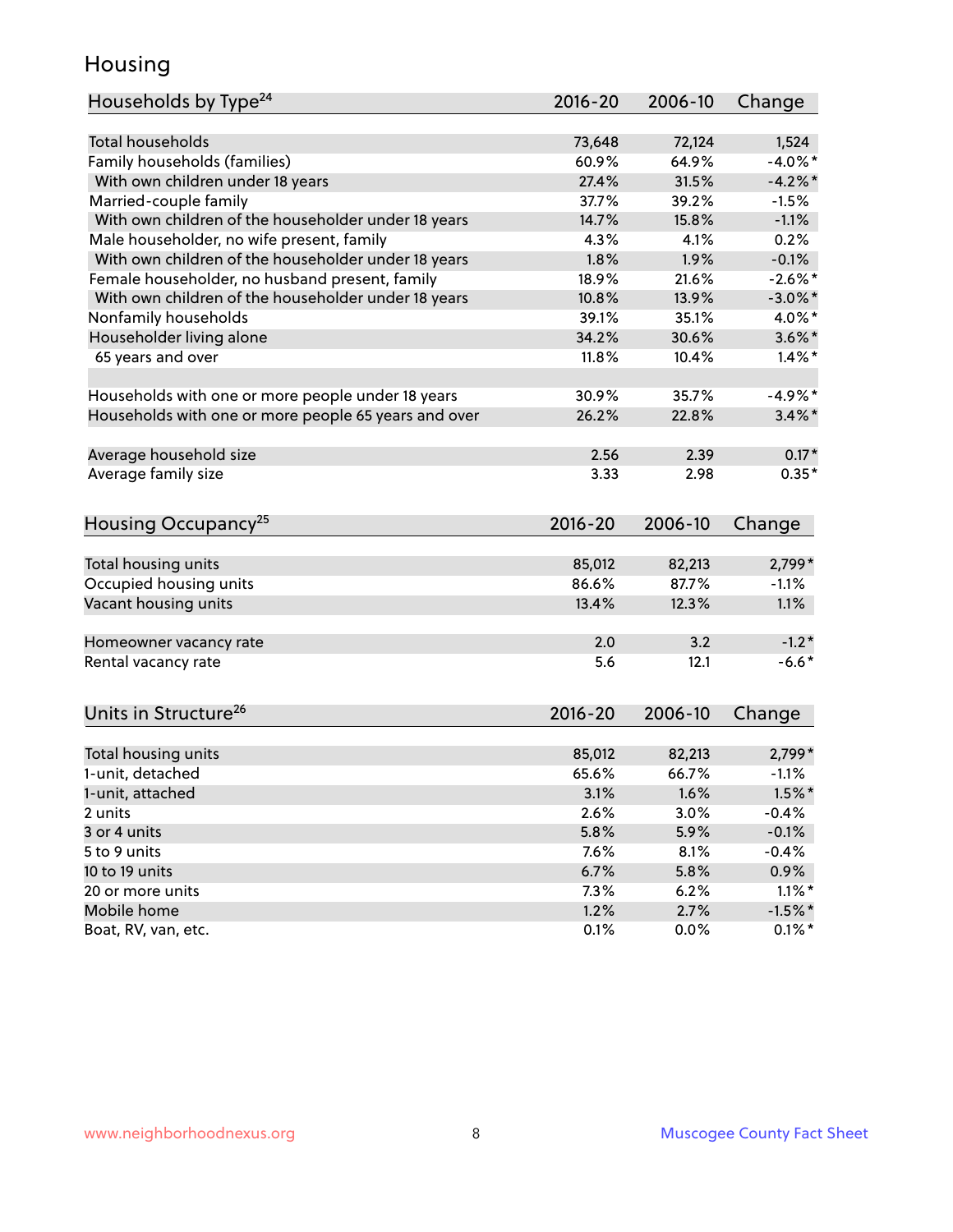# Housing, Continued...

| Year Structure Built <sup>27</sup>             | 2016-20     | 2006-10 | Change     |
|------------------------------------------------|-------------|---------|------------|
| Total housing units                            | 85,012      | 82,213  | 2,799*     |
| Built 2014 or later                            | 2.2%        | (X)     | (X)        |
| Built 2010 to 2013                             | 4.4%        | (X)     | (X)        |
| Built 2000 to 2009                             | 14.5%       | 13.8%   | 0.7%       |
| Built 1990 to 1999                             | 12.8%       | 11.1%   | $1.7\%$ *  |
| Built 1980 to 1989                             | 11.8%       | 13.2%   | $-1.4\%$ * |
| Built 1970 to 1979                             | 15.4%       | 17.9%   | $-2.5%$ *  |
| Built 1960 to 1969                             | 15.3%       | 15.6%   | $-0.3%$    |
| Built 1950 to 1959                             | 12.3%       | 14.0%   | $-1.7\%$ * |
| Built 1940 to 1949                             | 5.4%        | 7.1%    | $-1.7\%$ * |
| Built 1939 or earlier                          | 5.9%        | 7.3%    | $-1.4\%$ * |
| Housing Tenure <sup>28</sup>                   | $2016 - 20$ | 2006-10 | Change     |
| Occupied housing units                         | 73,648      | 72,124  | 1,524      |
| Owner-occupied                                 | 49.1%       | 56.4%   | $-7.3\%$ * |
| Renter-occupied                                | 50.9%       | 43.6%   | $7.3\%$ *  |
| Average household size of owner-occupied unit  | 2.57        | 2.42    | $0.15*$    |
| Average household size of renter-occupied unit | 2.55        | 2.34    | $0.21*$    |
| Residence 1 Year Ago <sup>29</sup>             | 2016-20     | 2006-10 | Change     |
| Population 1 year and over                     | 193,106     | 184,925 | $8,181*$   |
| Same house                                     | 78.9%       | 73.9%   | $5.0\%$ *  |
| Different house in the U.S.                    | 20.2%       | 25.1%   | $-5.0\%$ * |
| Same county                                    | 10.4%       | 12.3%   | $-1.9%$ *  |
| Different county                               | 9.7%        | 12.9%   | $-3.1\%$ * |
| Same state                                     | 3.8%        | 3.5%    | 0.2%       |
| Different state                                | 6.0%        | 9.3%    | $-3.4\%$ * |
| Abroad                                         | 1.0%        | 1.0%    | $-0.0%$    |
| Value of Housing Unit <sup>30</sup>            | $2016 - 20$ | 2006-10 | Change     |
| Owner-occupied units                           | 36,142      | 40,690  | $-4,548*$  |
| Less than \$50,000                             | 7.1%        | 6.7%    | 0.4%       |
| \$50,000 to \$99,999                           | 23.6%       | 26.4%   | $-2.8\%$ * |
| \$100,000 to \$149,999                         | 22.1%       | 25.5%   | $-3.4\%$ * |
| \$150,000 to \$199,999                         | 19.0%       | 17.4%   | 1.6%       |
| \$200,000 to \$299,999                         | 17.6%       | 13.6%   | 4.0%*      |
| \$300,000 to \$499,999                         | 7.3%        | 7.6%    | $-0.3%$    |
| \$500,000 to \$999,999                         | 2.7%        | 2.2%    | $0.6\%*$   |
| \$1,000,000 or more                            | 0.6%        | 0.7%    | $-0.1%$    |
| Median (dollars)                               | 142,900     | 131,900 | 11,000*    |
| Mortgage Status <sup>31</sup>                  | $2016 - 20$ | 2006-10 | Change     |
| Owner-occupied units                           | 36,142      | 40,690  | $-4,548*$  |
| Housing units with a mortgage                  | 62.4%       | 71.0%   | $-8.6\%$ * |
| Housing units without a mortgage               | 37.6%       | 29.0%   | $8.6\%$ *  |
|                                                |             |         |            |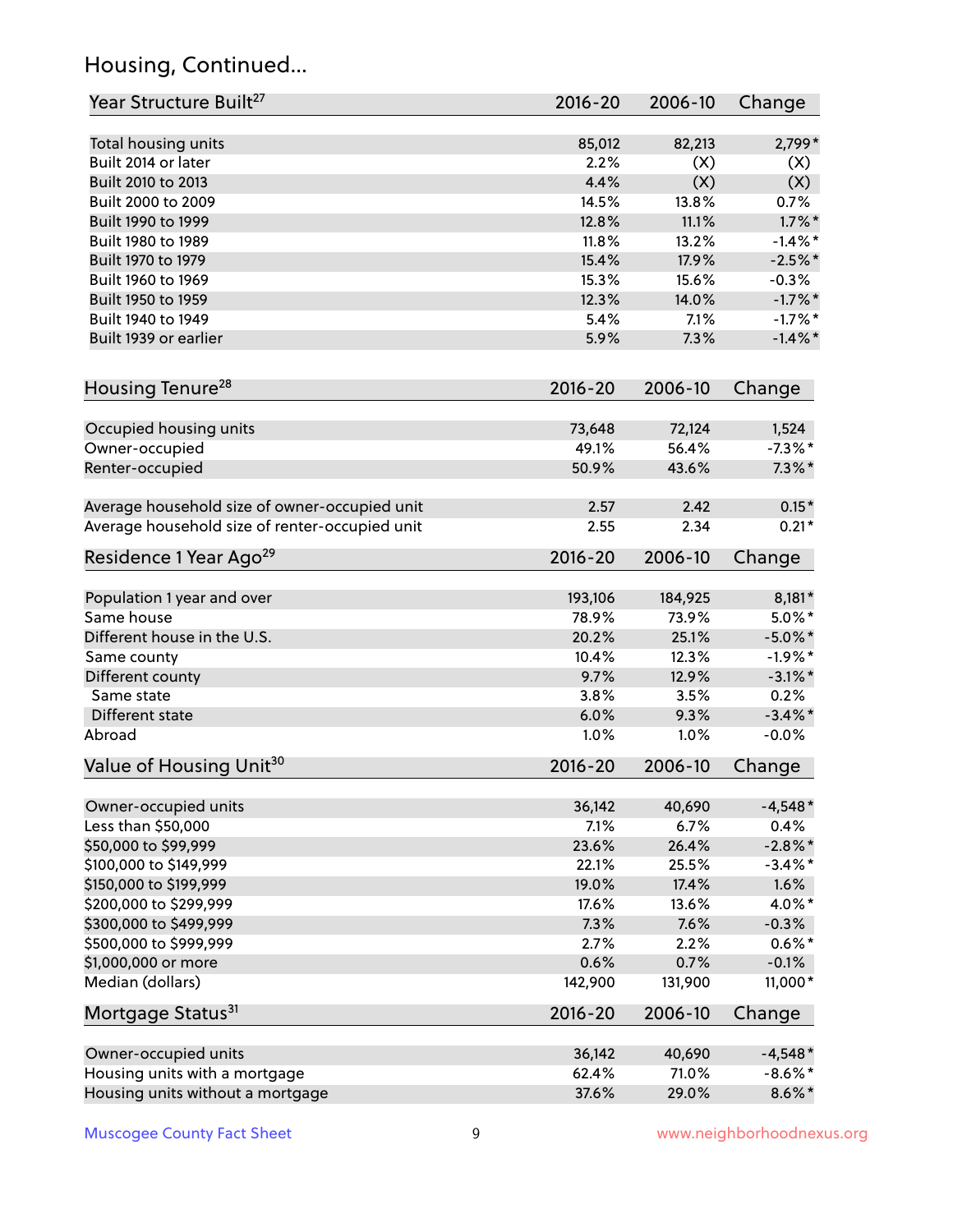# Housing, Continued...

| Selected Monthly Owner Costs <sup>32</sup>                                            | $2016 - 20$ | 2006-10 | Change      |
|---------------------------------------------------------------------------------------|-------------|---------|-------------|
| Housing units with a mortgage                                                         | 22,540      | 28,875  | $-6,335*$   |
| Less than \$300                                                                       | 0.2%        | 0.2%    | $0.0\%$     |
| \$300 to \$499                                                                        | 2.5%        | 2.3%    | 0.2%        |
| \$500 to \$999                                                                        | 26.8%       | 32.8%   | $-6.0\%$ *  |
| \$1,000 to \$1,499                                                                    | 35.1%       | 36.4%   | $-1.3%$     |
| \$1,500 to \$1,999                                                                    | 18.9%       | 15.7%   | $3.2\%$ *   |
| \$2,000 to \$2,999                                                                    | 12.3%       | 9.0%    | $3.3\%$ *   |
| \$3,000 or more                                                                       | 4.2%        | 3.5%    | 0.6%        |
| Median (dollars)                                                                      | 1,277       | 1,173   | $104*$      |
| Housing units without a mortgage                                                      | 13,602      | 11,815  | $1,787*$    |
| Less than \$150                                                                       | 4.5%        | 5.3%    | $-0.8%$     |
| \$150 to \$249                                                                        | 12.7%       | 23.6%   | $-10.9\%$ * |
| \$250 to \$349                                                                        | 26.3%       | 29.5%   | $-3.2%$     |
| \$350 to \$499                                                                        | 27.3%       | 24.0%   | $3.3\%$ *   |
| \$500 to \$699                                                                        | 16.5%       | 11.1%   | $5.5\%$ *   |
| \$700 or more                                                                         | 12.6%       | 6.5%    | $6.1\%$ *   |
| Median (dollars)                                                                      | 383         | 319     | $64*$       |
| Selected Monthly Owner Costs as a Percentage of<br>Household Income <sup>33</sup>     | $2016 - 20$ | 2006-10 | Change      |
| Housing units with a mortgage (excluding units where<br>SMOCAPI cannot be computed)   | 22,340      | 28,745  | $-6,405*$   |
| Less than 20.0 percent                                                                | 48.2%       | 39.5%   | $8.8\%$ *   |
| 20.0 to 24.9 percent                                                                  | 12.6%       | 15.4%   | $-2.8\%$ *  |
| 25.0 to 29.9 percent                                                                  | 8.6%        | 12.8%   | $-4.2\%$ *  |
| 30.0 to 34.9 percent                                                                  | 7.0%        | 8.0%    | $-1.0%$     |
| 35.0 percent or more                                                                  | 23.5%       | 24.4%   | $-0.9%$     |
| Not computed                                                                          | 200         | 130     | 70          |
| Housing unit without a mortgage (excluding units where<br>SMOCAPI cannot be computed) | 13,076      | 11,717  | 1,359*      |
| Less than 10.0 percent                                                                | 49.8%       | 45.9%   | 4.0%*       |
| 10.0 to 14.9 percent                                                                  | 18.8%       | 20.0%   | $-1.2%$     |
| 15.0 to 19.9 percent                                                                  | 8.9%        | 11.0%   | $-2.1%$     |
| 20.0 to 24.9 percent                                                                  | 5.9%        | 5.9%    | $-0.0%$     |
| 25.0 to 29.9 percent                                                                  | 4.4%        | 4.0%    | 0.4%        |
| 30.0 to 34.9 percent                                                                  | 2.4%        | 3.0%    | $-0.7%$     |
| 35.0 percent or more                                                                  | 9.8%        | 10.2%   | $-0.4%$     |
| Not computed                                                                          | 526         | 98      | 428*        |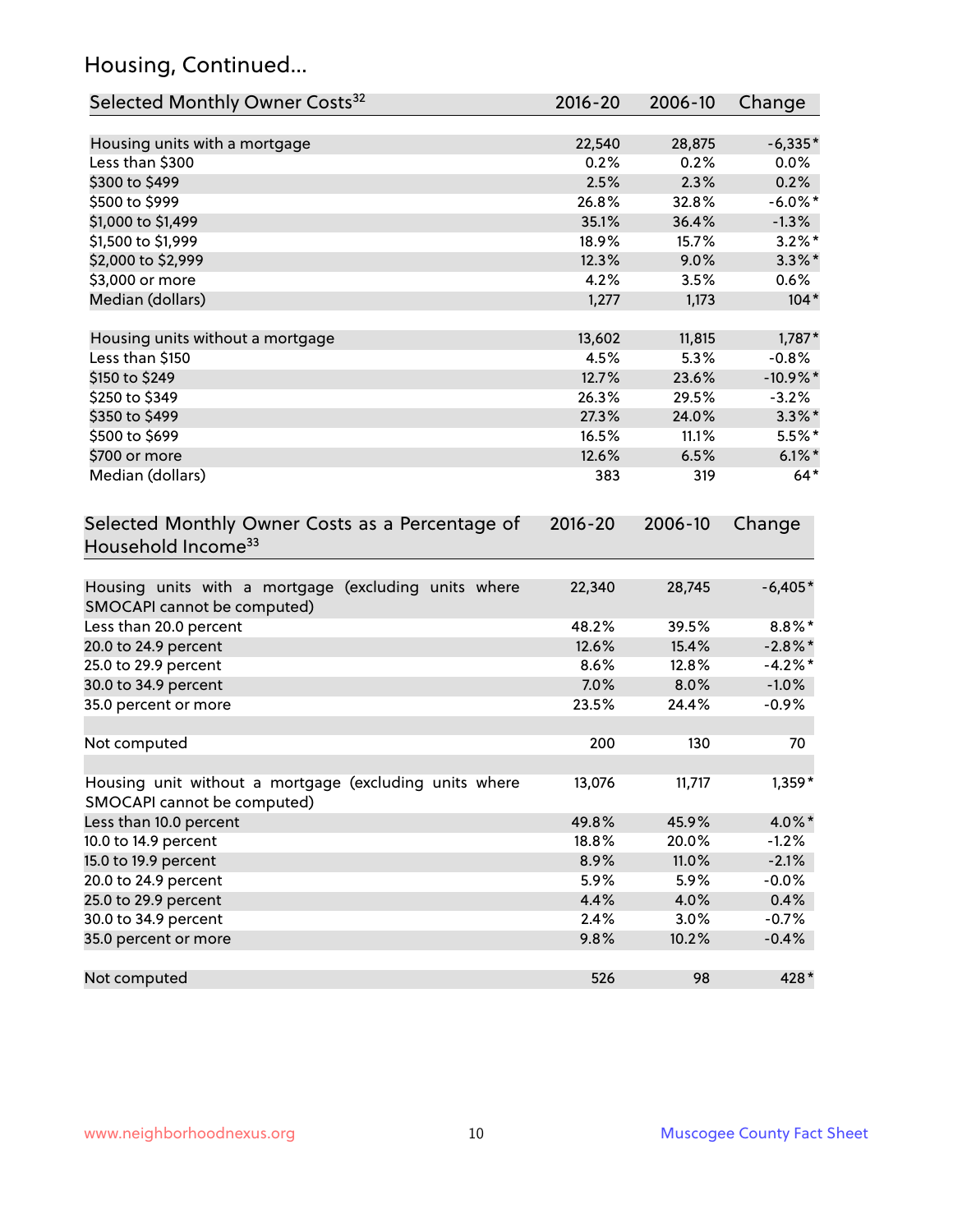# Housing, Continued...

| Gross Rent <sup>34</sup>                                                       | 2016-20     | 2006-10 | Change      |
|--------------------------------------------------------------------------------|-------------|---------|-------------|
|                                                                                |             |         |             |
| Occupied units paying rent                                                     | 36,614      | 30,133  | $6,481*$    |
| Less than \$200                                                                | 0.7%        | 2.9%    | $-2.2%$ *   |
| \$200 to \$499                                                                 | 8.1%        | 19.4%   | $-11.3\%$ * |
| \$500 to \$749                                                                 | 20.0%       | 29.8%   | $-9.8\%$ *  |
| \$750 to \$999                                                                 | 31.6%       | 29.0%   | 2.6%        |
| \$1,000 to \$1,499                                                             | 31.1%       | 16.7%   | 14.4%*      |
| \$1,500 to \$1,999                                                             | 7.1%        | 1.1%    | $6.0\%$ *   |
| \$2,000 or more                                                                | 1.4%        | 1.2%    | 0.2%        |
| Median (dollars)                                                               | 925         | 732     | $193*$      |
| No rent paid                                                                   | 892         | 1,301   | $-409*$     |
| Gross Rent as a Percentage of Household Income <sup>35</sup>                   | $2016 - 20$ | 2006-10 | Change      |
| Occupied units paying rent (excluding units where GRAPI<br>cannot be computed) | 35,445      | 29,334  | $6,111*$    |
| Less than 15.0 percent                                                         | 13.6%       | 10.1%   | $3.4\%$ *   |
| 15.0 to 19.9 percent                                                           | 14.7%       | 14.5%   | 0.3%        |
| 20.0 to 24.9 percent                                                           | 12.7%       | 13.6%   | $-0.9%$     |
| 25.0 to 29.9 percent                                                           | 10.2%       | 11.9%   | $-1.7%$     |
| 30.0 to 34.9 percent                                                           | 7.0%        | 8.9%    | $-1.9\%$ *  |
| 35.0 percent or more                                                           | 41.8%       | 41.0%   | 0.8%        |
| Not computed                                                                   | 2,061       | 2,100   | $-39$       |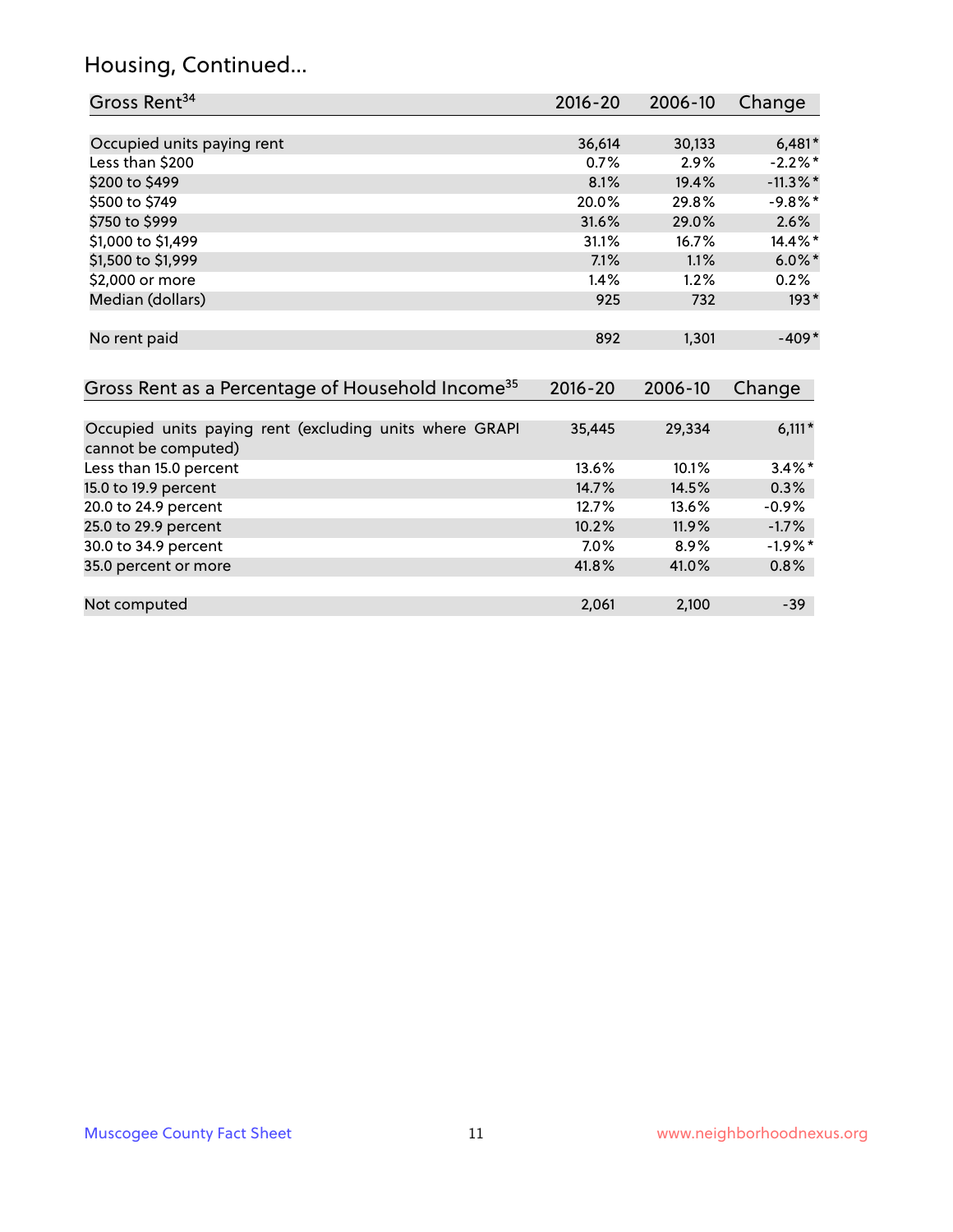# Community Involvement

| Voter Registration and Turnout <sup>36</sup> | 2020    |
|----------------------------------------------|---------|
|                                              |         |
| Active registered voters                     | 130.853 |
| Number voted in Presidential election        | 80,578  |
| Percent voted in Presidential election       | 61.6%   |

#### Transportation

| Commuting to Work <sup>37</sup>           | 2016-20     | 2006-10 | Change     |
|-------------------------------------------|-------------|---------|------------|
|                                           |             |         |            |
| Workers 16 years and over                 | 83,514      | 83,194  | 320        |
| Car, truck, or van - drove alone          | 79.7%       | 75.6%   | $4.1\%$ *  |
| Car, truck, or van - carpooled            | 8.5%        | $9.0\%$ | $-0.5%$    |
| Public transportation (excluding taxicab) | 0.9%        | $0.9\%$ | 0.0%       |
| Walked                                    | 1.7%        | 1.6%    | 0.1%       |
| Other means                               | 2.6%        | $1.3\%$ | $1.4\%$ *  |
| Worked at home                            | 6.5%        | 11.6%   | $-5.1\%$ * |
| Mean travel time to work (minutes)        | 20.3        | 18.6    | $1.7*$     |
| Vehicles Available <sup>38</sup>          | $2016 - 20$ | 2006-10 | Change     |
| Occupied housing units                    | 73,648      | 72,124  | 1,524      |
| No vehicles available                     | 10.1%       | 10.4%   | $-0.3%$    |
| 1 vehicle available                       | 36.9%       | 36.4%   | 0.5%       |
| 2 vehicles available                      | 35.2%       | 35.2%   | $-0.0\%$   |
| 3 or more vehicles available              | 17.7%       | 17.9%   | $-0.2%$    |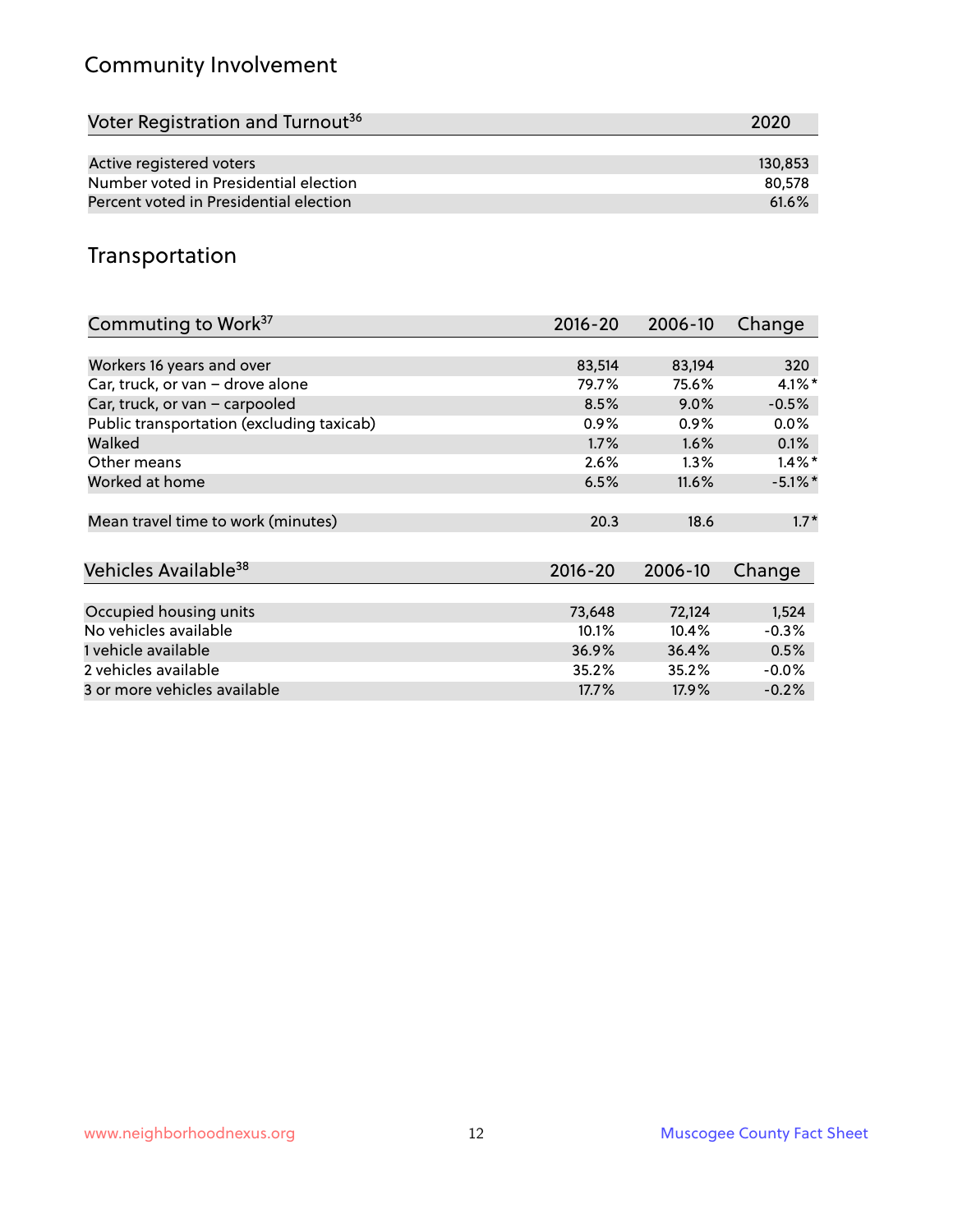#### Health

| Health Insurance coverage <sup>39</sup> | 2016-20 |
|-----------------------------------------|---------|
|-----------------------------------------|---------|

| Civilian Noninstitutionalized Population                | 185,514 |
|---------------------------------------------------------|---------|
| With health insurance coverage                          | 88.0%   |
| With private health insurance coverage                  | 65.2%   |
| With public health coverage                             | 37.7%   |
| No health insurance coverage                            | 12.0%   |
| Civilian Noninstitutionalized Population Under 19 years | 50,399  |
| No health insurance coverage                            | 4.2%    |
| Civilian Noninstitutionalized Population 19 to 64 years | 109,653 |
| In labor force:                                         | 80,108  |
| Employed:                                               | 73,589  |
| With health insurance coverage                          | 85.3%   |
| With private health insurance coverage                  | 36.1%   |
| With public coverage                                    | 11.3%   |
| No health insurance coverage                            | 14.7%   |
| Unemployed:                                             | 6,519   |
| With health insurance coverage                          | 59.7%   |
| With private health insurance coverage                  | 36.1%   |
| With public coverage                                    | 27.3%   |
| No health insurance coverage                            | 40.3%   |
| Not in labor force:                                     | 29,545  |
| With health insurance coverage                          | 78.3%   |
| With private health insurance coverage                  | 49.5%   |
| With public coverage                                    | 41.6%   |
| No health insurance coverage                            | 21.7%   |

# **Health Factors Most Recent** And The Control of the Control of The Control of The Control of The Control of The Control of The Control of The Control of The Control of The Control of The Control of The Control of The Contr

| Premature Death (YPLL before age 75 per 100,000 population, age-adjusted) <sup>40</sup> | 11,212.9 |
|-----------------------------------------------------------------------------------------|----------|
| Average number of Physically Unhealthy Days <sup>41</sup>                               | 4.6      |
| Average number of Mentally Unhealthy Days <sup>42</sup>                                 | 5.2      |
| Low Birthweight Births <sup>43</sup>                                                    | 11.7%    |
| Diabetes Prevalence <sup>44</sup>                                                       | 13.7%    |
| HIV Prevalence (per 100,000 population) <sup>45</sup>                                   | 695.4    |
| Rate, Deduplicated ER Visits for Asthma, Ages 0-17 <sup>46</sup>                        | 1.325.2  |